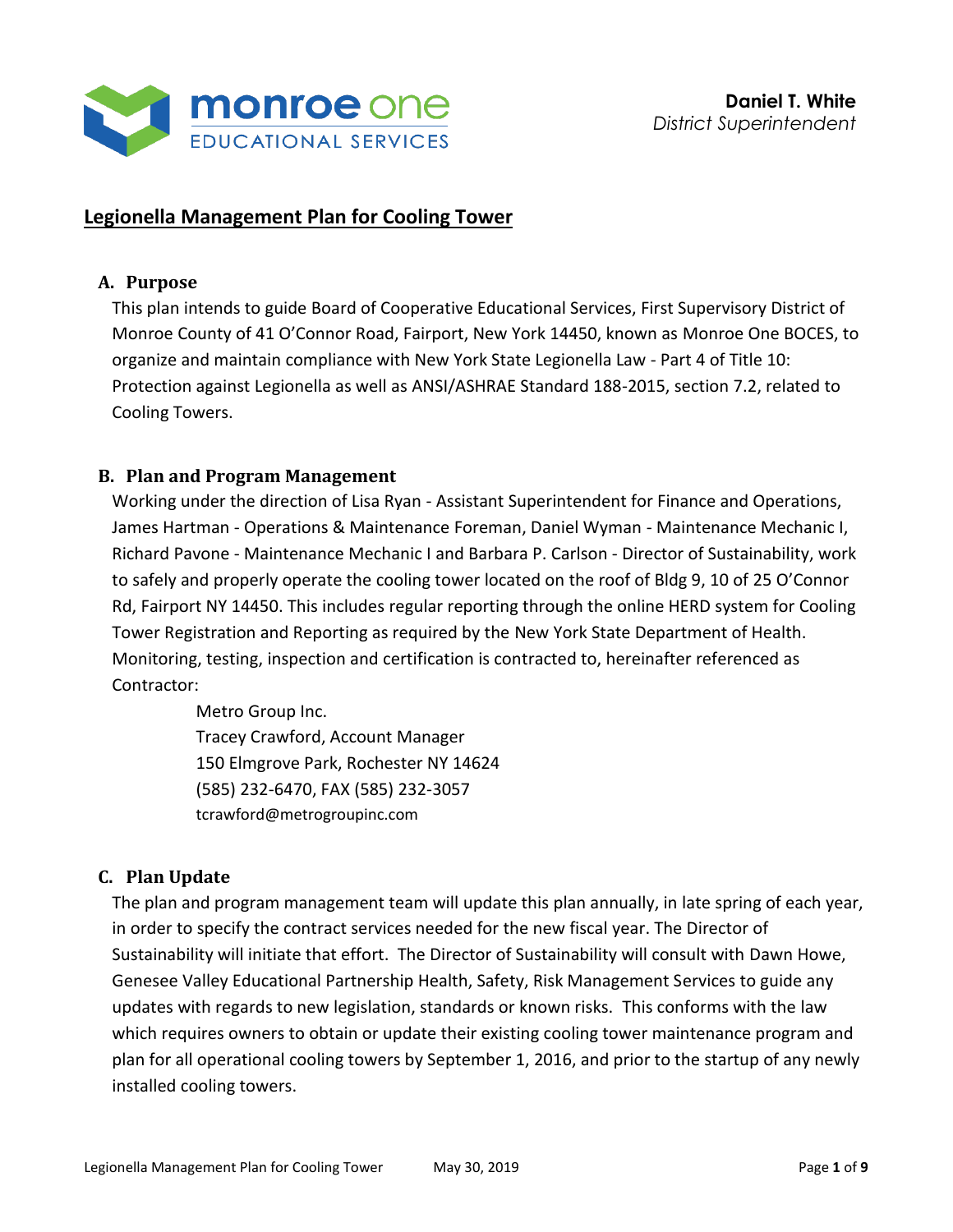### **D. History of Legionella Concerns**

A synopsis of the history of Legionella Concerns from Blue Earth Labs, ASHRAE 188- Legionellosis Risk Management, updated 05 January 2016, https://cdn2.hubspot.net/hubfs/376446/bel-ASHRAE-188-Booklet.pdf:

The first recognized outbreak of Legionellosis was diagnosed in 1976 in Philadelphia, Pennsylvania, infecting 221 persons and causing 34 deaths. The Center for Disease Control estimates that in the U.S. alone, between 8,000 and 18,000 persons are hospitalized each year due to Legionnaires ' Disease, and that due to underreporting, actual cases may be closer to 100,000. Most cases involve a severe form of pneumonia from Legionella, the bacterium responsible for Legionnaires' disease, which thrives in warm, moist conditions such as human lungs.

Not communicable from person to person, Legionnaires' disease is contracted by breathing in mist or vapor that has been contaminated by Legionella. While Legionella occurs naturally in the environment, particularly in warm water, outbreaks typically are associated with contaminated building water sources such as cooling towers, pools, hot tubs, decorative fountains, and potable water systems. Basically, any water source that can be aerosolized into a mist should be considered a potential source for Legionellosis transmission. Furthermore, because it is a natural occurring bacterium, Legionella is often present in water systems, awaiting the right conditions for reproduction. These conditions can occur in the deposits – the scale and biofilm - that build up in any water system. Particularly in warm weather, these deposits can produce the ideal conditions allowing Legionella to thrive.

# **E. New York State Legionella Law – Part 4 of Title 10**

New York State passed specific legislation regulating and requiring registration of cooling towers in 2015. This plan maintains compliance by requiring and validating annual certification that the Monroe One BOCES cooling tower is inspected, tested, cleaned and disinfected in compliance with New York State Legionella Law - Part 4 of Title 10: Protection against Legionella. Specifically:

1. **§ 4-1.5 Legionella culture analysis** requires all Legionella culture analyses to be performed by a New York State Environmental Laboratory Approval Program (ELAP)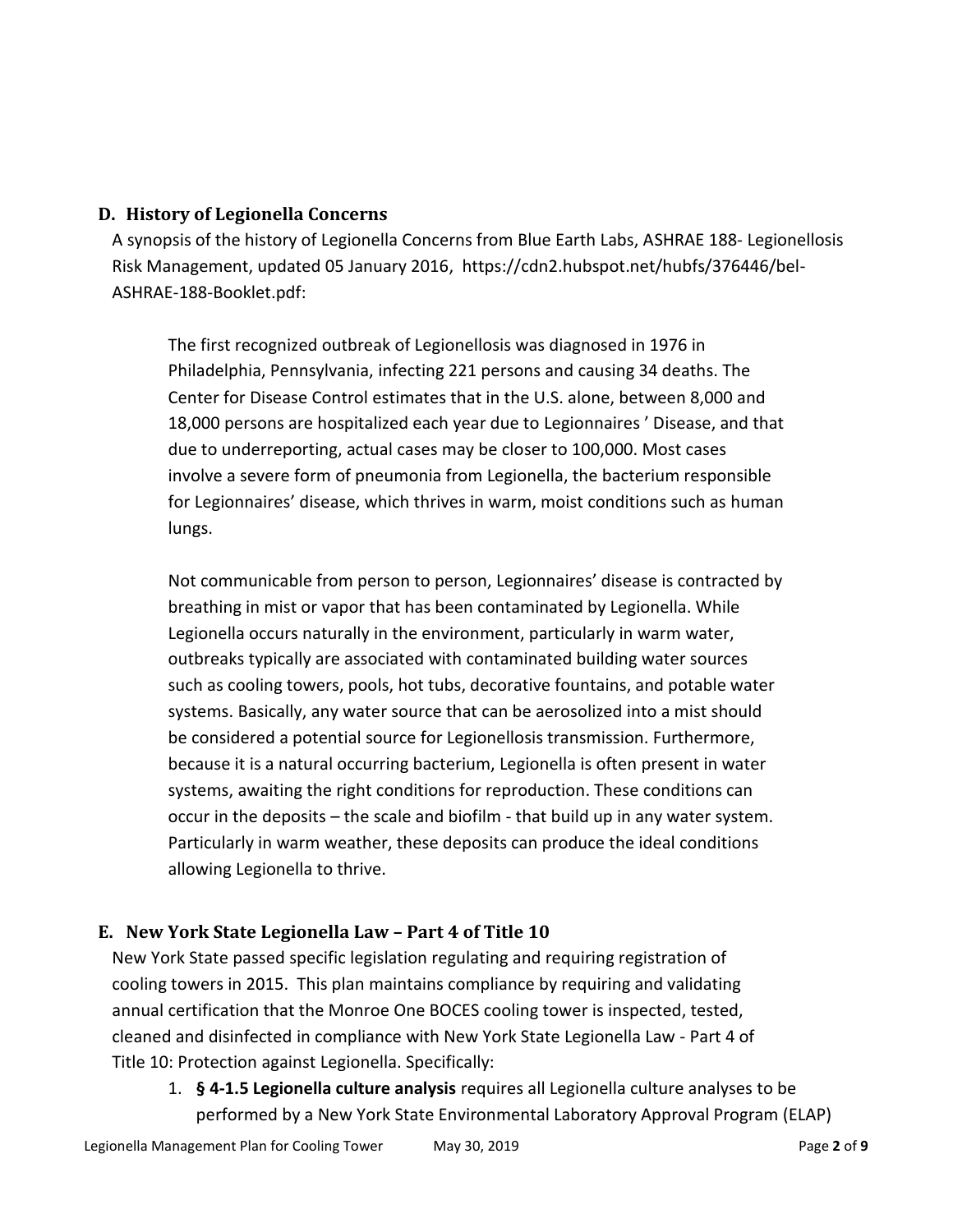Certified Lab laboratory. Questions on certification for Legionella culture analysis can be sent to elap@health.ny.gov

- 2. **§ 4-1.6 Notifications** requires that within 24 hours of receipt of a Legionella culture sample result that exceeds 1,000 Colony forming units (CFU) per milliliter the cooling tower:
	- a. Monroe One BOCES must notify the local health department, Monroe County Department of Health, who will notify the NYS health Department within 24 hours of receipt of that report.
	- b. Monroe One BOCES must notify the public as well as any potentially exposed employees and guardians of students in a manner approved of by the Monroe County Department of Health.

### 3. **§ 4-1.10 Enforcement**

- a. The NYS Department of Health (NYSDOH) or the Monroe County Department of Health (MCDOH) may require any owner to conduct Legionella culture sampling and analysis, following a determination, based upon epidemiologic data or laboratory testing, that one or more cases of Legionellosis are or may be associated with a cooling tower.
- b. An officer or employee of NYSDOH or MCDOH may enter onto any property to inspect a cooling tower for compliance and may take water samples as part of such inspections.
- c. If an owner does not register, obtain certification, disinfect, perform or obtain culture sampling and analysis, or inspect a cooling tower within the time and manner set forth in the regulations then NYSDOH or MCDOH may take such action and subject the owner to civil and criminal penalties. Further, each day that an owner remains in violation of any provision of New York State Legionella Law - Part 4 of Title 10 will constitute a separate and distinct violation of such provision.
- 4. **Cooling Towers shut down for five days** or more without treatment are required to be cleaned and disinfected.
- 5. **Disinfection definition** has been clarified to mean the control of microorganisms or microbial growth. Therefore, cleaning through application of detergents, penetrants, brushes or other tools, high-powered water is not adequate. Disinfection MUST involve the use of a pesticide, and therefore, must be supervised by a person that holds a NY State 7G Commercial Pesticide Applicators License.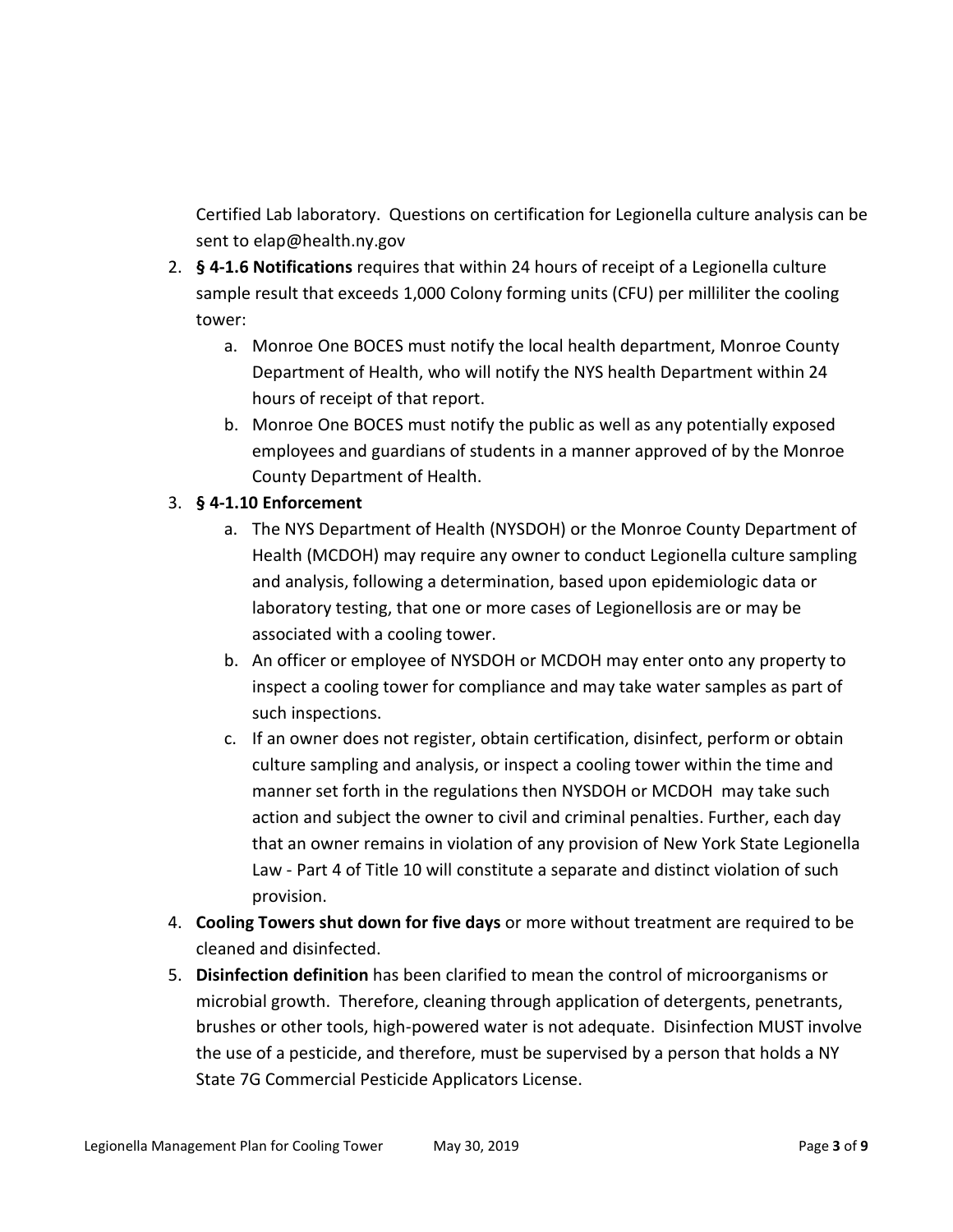### **F. Risk Overview and Control Measures for Cooling Tower Legionella Contamination**

This plan addresses the Legionella risk presented by a specific cooling tower, that operated by Monroe One BOCES located on the roof of 35 O'Connor Road, Fairport, NY. This cooling tower is used seasonally to provide air conditioning by cooling from the evaporation of misting water. The control measures to prevent the growth of bacteria and Legionella intend to conform to ANSI/ASHRAE Standards and are:

- 6. Testing and monitoring
- 7. Inspections at 90 day intervals
- 8. Chemical treatment of the cooling water
- 9. Cleaning and disinfection schedule for equipment
- 10. Formalizing start-up and shut-down procedures
- 11. Water system maintenance documentation including the connected HVAC equipment and bleeding off components
- 12. Maintenance documentation to address low-flow and stagnant water zones
- 13. Contingency plan documentation to response to an actionable test result.

### **G. Risk Overview and Control Measure for Water System Cross Contamination**

Cooling tower water loops are required to be separated from makeup water sources by back flow prevention devices; no cross-connection may legally exist between treated or untreated cooling tower water and public or building water supplies. This requirement is to insure the safety of building level and public water supplies. Backflow devices must be installed and maintained between the water supply, makeup connections and the cooling tower water system. These back flow devices will be regularly inspected and properly maintained through the Preventative Maintenance Work Order System.

# **H. Program Control Measures**

- 14. Cooling Tower System Preventative Maintenance
	- a. At Fall shut down in October, Monroe One BOCES O&M Mechanics are assigned, using Que Ware Preventative Maintenance Work Orders, which are maintained on a cloud based database, to drain the cooling tower.
	- b. Monthly, while the tower is in operation April through October, the Contractor will inspect the water treatment pumps and the wye strainers and review the tower overall. These reviews are documented on a monthly report and e-mailed to the Director of Sustainability who will post the results on the NYS Department of Health Website, if required.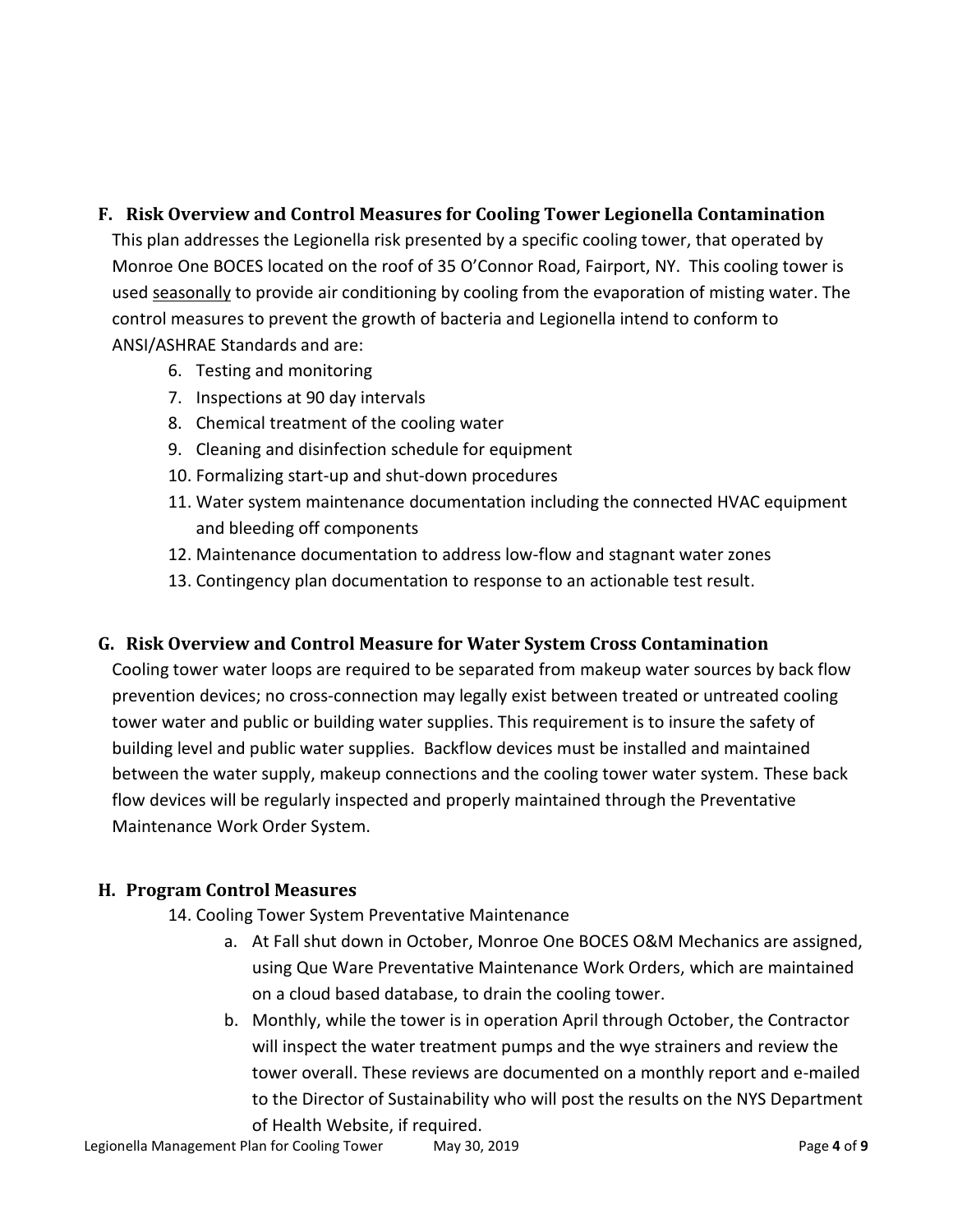- c. Three times a year, in April, July and October, the tower's distribution section, pan/basin, fill/packing, and drift eliminators shall be inspected by the Contractor. This shall be documented on the RCP Form and e-mailed to the Director of Sustainability who will post the results on the NYS Department of Health Website.
- d. At Spring start up in April, Monroe One BOCES O&M Mechanics are assigned, using Que Ware Preventative Maintenance Work Orders, to remove and clean the strainers and to inspect the backflow devices.
- e. At Spring start up and again at Fall shut down, the Contractor will perform a cleaning and disinfection. These functions are documented on the invoice and the CTC Certificate and e-mailed to the Director of Sustainability who will post the results on the NYS Department of Health Website.
- 15. Cooling Tower System Water Treatment
	- a. Once a day, the Contractor, through the use of an auto timer pump, a Justeq 07 Feed Timer, injects 1 dose of biocide, Kathon WT 1.5%. Sufficient use of the biocide is monitored through visual inspections and bio culture tests.
	- b. Monthly, the Contractor tests, and e-mails results to the Director of Sustainability who will post the results on the NYS Department of Health Website as necessary:
		- i. Chlorine in the cooling tower system, seeking to maintain between  $1.0 -$ 4.0 ppm.
		- ii. Inhibitor control for scale resistance, seeking to maintain  $2.0 4.0$  ppm Molybdate (Na2MoO4) using Vaporene 9200SC with an auto timer pump.
		- iii. Conductivity probe calibration for the Pulsafeede auto controller solenoid, seeking  $+/-$  50  $\mu$ mhos/cm v. hand held meter.
		- iv. Check for visible signs of algae, biofilm, or organic matter.
		- v. Check if corrosion coupons are installed if needed.
		- vi. Check bleed solenoid operation
		- vii. Check that chemical drum labels are attached to respective tanks.
		- viii. Check chemical inventory and order supplies as necessary.
		- ix. Check reagent stock and order as necessary.
		- x. Properly document biocides in NYS Pesticide Applicator records, include changes to feed rates/dosages.
	- c. Every 90 days, the Control will sample the circulating water and have it cultured and have it CDC-Elite Lab tested for Bio-Culture and Legionella. The results and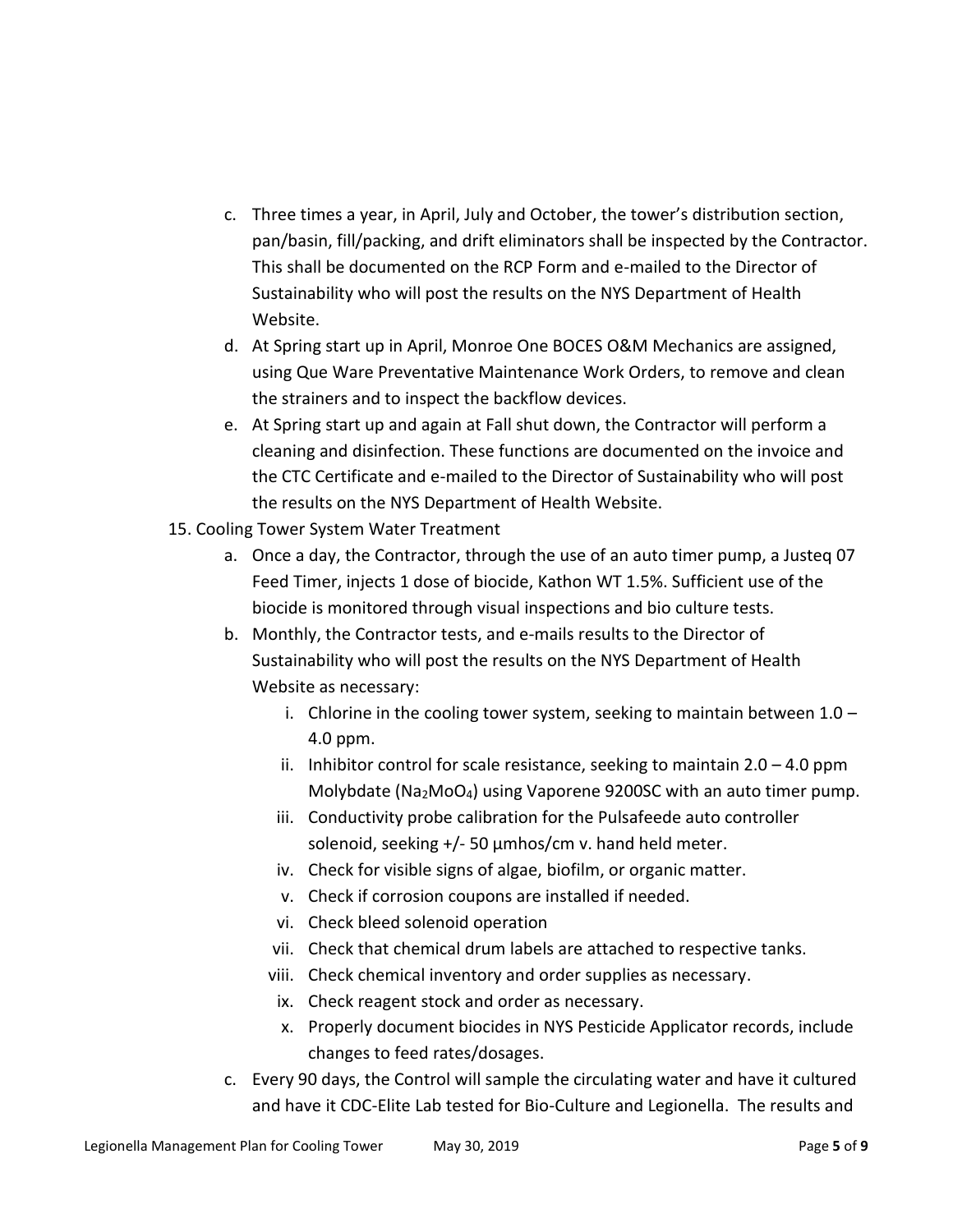certifications will be e-mailed to the Director of Sustainability who will post the results on the NYS Department of Health Website.

### **I. Documentation**

- a. The following files will be maintained publically online on the Monroe One BOCES website, Notices & Procedures Directory, https://www.monroe.edu/site/Default.aspx?PageType=1&SiteID=8&Chan nelID=1459&DirectoryType=6
- b. Cooling Tower Inspection Report
- c. Bio Culture Laboratory Report
- d. Legionella Culture Laboratory Report
- e. Cleaning & Disinfection Certificate
- f. Regulatory Compliance Letter
- 2. The following details will be maintained, in addition to backup copies of those above, on the shared drive O&M-Staff, Health & Safety, Cooling Tower & HVAC Water, Legionella Management Plan S:\Workgroups\O & M-Staff\Health & Safety\Cooling Tower & HVAC Water\Legionella Management Plan
	- a. NYS Pesticide Applicator License of Contractor
	- b. Contractor's Monthly Service Reports
	- c. Contractor's Quarterly Service Reports
	- d. Cooling Tower Registration and Reporting to NYS Department of Health, scanned from NYSDOH HERDS website
	- e. Preventative Maintenance Logs, see below, scanned at least annually.
- 3. The preventative maintenance work below will be documented within the online Que Ware, maintained by C&S Companies,

http://quecentreweb.monroe.edu/monroe1boces/Login.aspx

- a. Backflow Device Inspections Spring Startup
- b. Strainer Inspections Spring Startup
- c. Cooling Tower Winterizing, Draining at Fall Shutdown

### **J. Procedure for Cleaning and Decontaminating the Cooling Tower by the Contractor:**

- 1. Purpose: Use both chemical and mechanical methods remove dirt and organic growths, bio-film, and microbiological foulants to prevent or treat the growth and amplification of Legionella.
- 2. Schedule for Cleaning and Decontaminating the Cooling Tower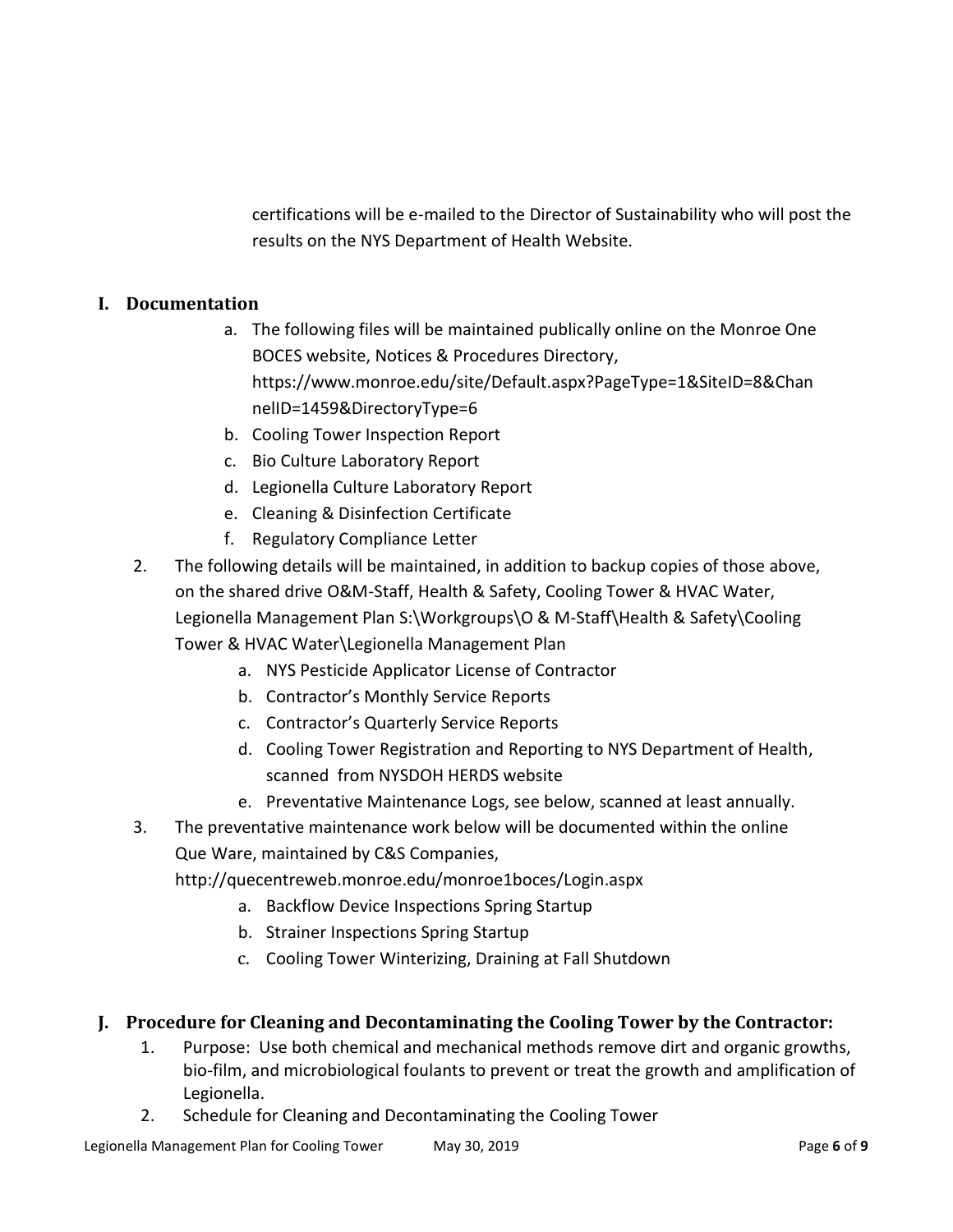- a. Spring Startup, normally in April
- b. Fall Shutdown, normally at the end of October
- c. Any time the cooling tower is taken out of service for any period five (5) days or greater
- d. Any time the system has a contaminated biofilm or identified levels of Legionella
- 3. Products to be used include:
	- a. Bio-mass penetrant and an oxidizing cleaner such as VAPORENE 8204 coupled with DICHLOR 56 or TOWERCHLOR.
	- b. If Legionella has been identified, then site-generated chlorine dioxide  $\omega$  a minimum of 5 ppm together with other products may be added to the procedure. The Contractor's preferred approach is to strip or remove biofilm with site-generated chlorine dioxide. Where this is not possible or practical, the Contractor will use a double chlorination approach, preceded by VAPORENE 8204.
	- c. This work must be supervised by a person with a NYS Certified Pesticide Applicator, Category 7G working under and listed on the Contractor's NYS Business/Agency Registration.
- 4. If a Legionnaire's outbreak occurs, then abatement must include decontamination by removal of biofilm, followed by disinfection with chlorine, and subsequent maintenance of a sustained reserve of 5 to 10 ppm of Free Available Chlorine.
- 5. Safety Considerations:
	- a. All cooling tower cleaning work requires a minimum of two people.
	- b. To prevent exposure during cleaning and maintenance, proper personal protective equipment must be worn. If a Legionnaire's Outbreak is suspected, a Tyvek-type suit with a hood, protective gloves, and a properly fitted respirator with a HEPA filter should be employed.
	- c. Before initiating the project a site survey should be made to evaluate the project's site-specific Safety Requirements. The survey should include but not be limited to "Locking Out" system components, positioning of ladders, need for harnesses, or Confined Space issues.
	- d. Not less than 24 hours before the Contractor begins, to protect those doing the cleaning and disinfecting, Monroe One BOCES Maintenance Mechanics will:
		- i. Isolate all adjacent make-up air units from the cooling tower's air space.
		- ii. Drain and refill the cooling tower water system
		- iii. Lock out/tag out the cooling tower fans.
	- e. The Contractor is responsible to check that the safety considerations have been completed prior to starting work.
- 6. On the day of the physical cleaning, Monroe One BOCES Maintenance Mechanics will shut-down refrigeration, compressors and other equipment and stay on site to orient the contractor's personnel.
- 7. The Contractor's cleaning and disinfection procedure will then start: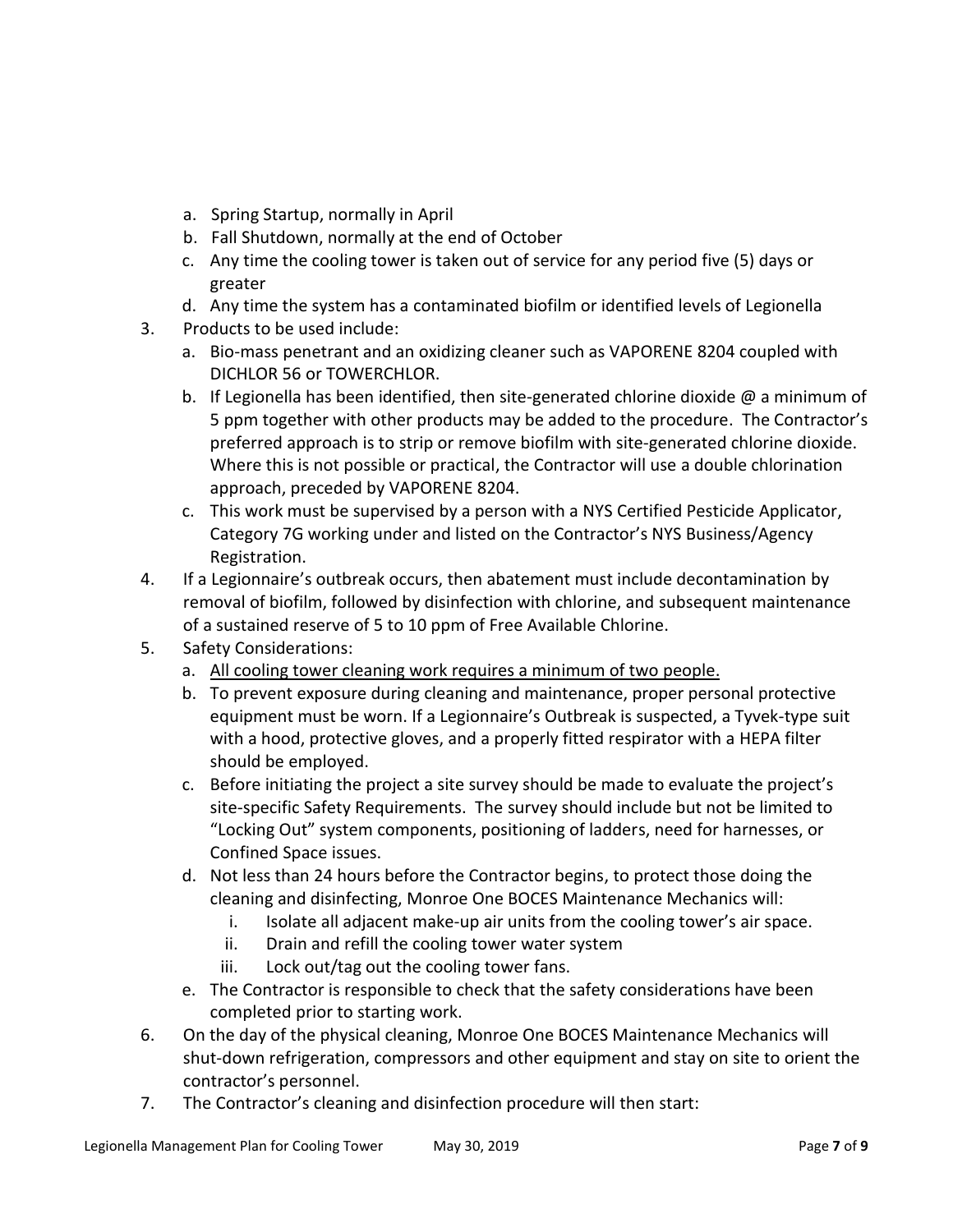- i. If suspended matter is high, pre-bleed the cooling system to reduce the dirt loading.
- ii. If pH is higher than 7.6, use either pre-bleed to reduce the pH value, or an acid based product such as VAPORENE 9550, using the following dosage chart.
- iii. While the cooling tower water is circulating:
	- Dose the cooling tower water with VAPORENE 8204 at 1 quart per 1,000 gallons system volume, or
	- Inject site-generated chlorine dioxide to establish a measured reserve of at least 5 ppm
- iv. Once a suitable product reserve has been established throughout the system, add DICHLOR 56 according to the following dosage chart while circulating to achieve 5 to 10 ppm free residual chlorine. Test to confirm.
- v. Circulate solution for two to four hours. Test periodically to confirm a reserve of 5 to 10 ppm free residual chlorine and pH value < 7.6. Adjust chemistry as needed to ensure these levels are sustained.
- vi. Use an anti-foaming agent such as VAPORENE DC50 for foam control.
- vii. Stop circulation to physically clean the wetted surface to remove all dirt and debris that may be accumulated. This includes cleaning of cooling tower internals/externals, slats and structure, pan, deck and other wetted components using a power washer, hoses and other tools such as squeegees.
- viii. Drain and flush the system with a chlorinated water supply until no dirt or biofilm is visible. Refill with fresh water by complete volume turnover until all system water until the makeup water has stabilized.
- ix. Dose with DICHLOR 56 again to achieve 1 to 5 ppm of free residual chlorine. Test to confirm chlorine reserves and pH value < 7.6.
- x. Dose the system with normal water treatment inhibitors, such as VAPORENE 9402 at 1 – 2 pints per 1000 gallons, and activate treatment program including the primary halogen-based biocide.
- xi. Return tower to normal service and retest water supply for verification of treatment.
- xii. Obtain a water sample for certified Legionella analysis, no earlier than 3 days and less than 7 days after project completion. Obtain another sample in approximately 10 days, or shortly after the initial result is returned.
- xiii. Issue a Certificate of Cleaning and Disinfection along with copies of post disinfection Legionella Test results.

# **K. Post Cleaning & Disinfection Work by Monroe One BOCES Maintenance Mechanics:**

- 1. Remove and clean cooling water strainers.
- 2. Check and spray down distribution manifolds and trees/nozzles to complete the removal of any suspended matter.